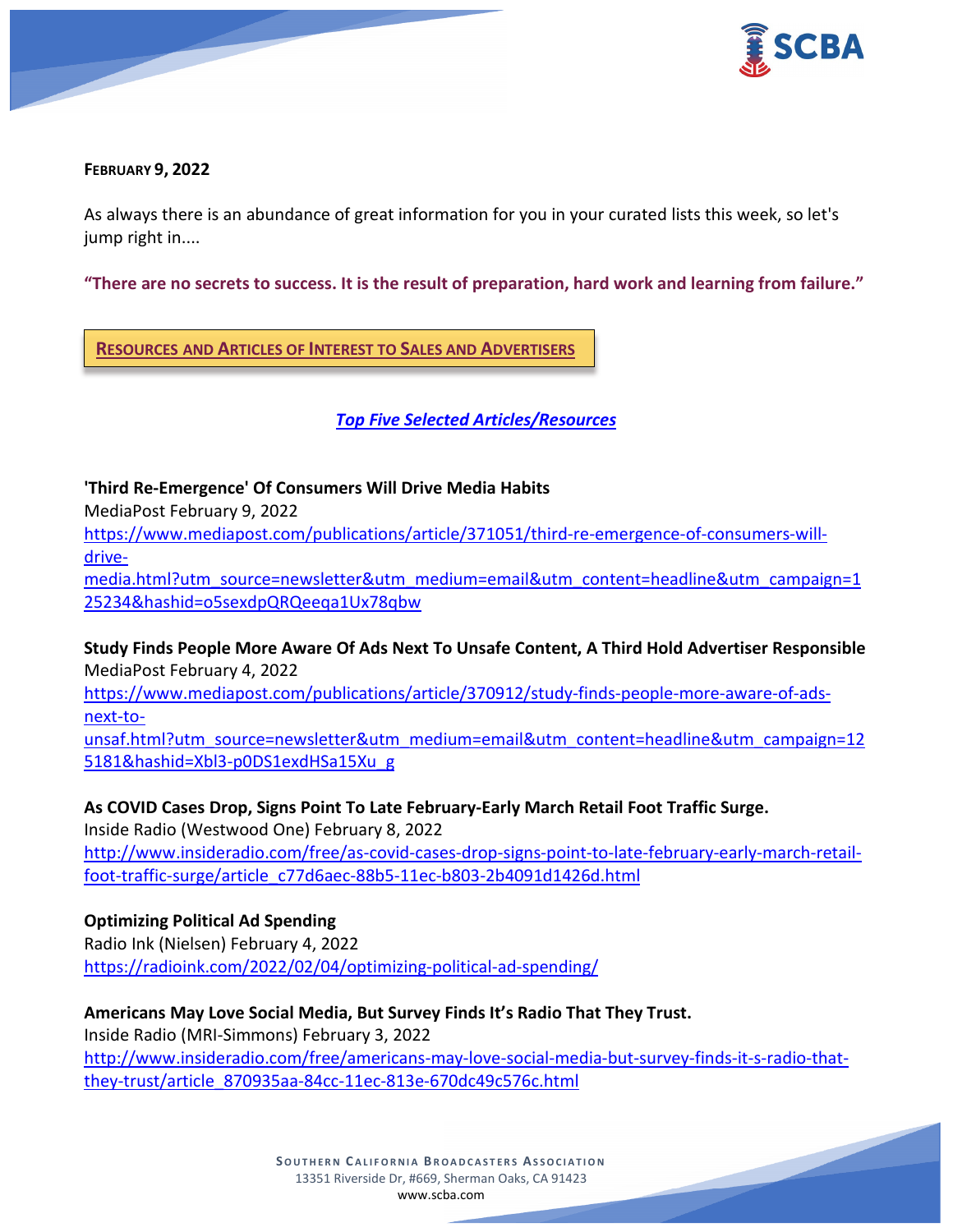

## *Curated Articles/Resources for Reference, Background and Tracking*

## **Out-Of-Home Workers Nearly Three Times More Likely To Be AM/FM Listeners.** Inside Radio (Nuvoodoo) February 9, 2022 [http://www.insideradio.com/free/out-of-home-workers-nearly-three-times-more-likely-to-be-am-fm](http://www.insideradio.com/free/out-of-home-workers-nearly-three-times-more-likely-to-be-am-fm-listeners/article_eab03014-897b-11ec-889a-bf90d200e029.html)[listeners/article\\_eab03014-897b-11ec-889a-bf90d200e029.html](http://www.insideradio.com/free/out-of-home-workers-nearly-three-times-more-likely-to-be-am-fm-listeners/article_eab03014-897b-11ec-889a-bf90d200e029.html)

### **Survey: TV Viewing Hitting Record Lows**

tvtech February 9, 2022 <https://www.tvtechnology.com/news/survey-tv-viewing-hitting-record-lows>

### **Here's What An Advertiser Could Get On Radio For The Price Of A Super Bowl Ad.**

Inside Radio February 8, 2022 [http://www.insideradio.com/free/here-s-what-an-advertiser-could-get-on-radio-for-the-price-of-a](http://www.insideradio.com/free/here-s-what-an-advertiser-could-get-on-radio-for-the-price-of-a-super/article_50ae3346-88b6-11ec-b571-13f64c831e0b.html)[super/article\\_50ae3346-88b6-11ec-b571-13f64c831e0b.html](http://www.insideradio.com/free/here-s-what-an-advertiser-could-get-on-radio-for-the-price-of-a-super/article_50ae3346-88b6-11ec-b571-13f64c831e0b.html)

### **Valentine's Day: In-store shopping, dining out rebounds; inflation concerns**

Chain Store Age February 7, 2022 [https://chainstoreage.com/valentines-day-store-shopping-dining-out-rebounds-inflation](https://chainstoreage.com/valentines-day-store-shopping-dining-out-rebounds-inflation-concerns?oly_enc_id=8319H4585489H7M&utm_source=omeda&utm_medium=email&utm_campaign=NL_CSA+Day+Breaker&utm_keyword=)[concerns?oly\\_enc\\_id=8319H4585489H7M&utm\\_source=omeda&utm\\_medium=email&utm\\_campaign](https://chainstoreage.com/valentines-day-store-shopping-dining-out-rebounds-inflation-concerns?oly_enc_id=8319H4585489H7M&utm_source=omeda&utm_medium=email&utm_campaign=NL_CSA+Day+Breaker&utm_keyword=) [=NL\\_CSA+Day+Breaker&utm\\_keyword=](https://chainstoreage.com/valentines-day-store-shopping-dining-out-rebounds-inflation-concerns?oly_enc_id=8319H4585489H7M&utm_source=omeda&utm_medium=email&utm_campaign=NL_CSA+Day+Breaker&utm_keyword=)

### **19 Time-Saving Strategies and Tools for Sales Teams**

The Center For Sales Strategies (Amanda Meade) February 7, 2022 [https://blog.thecenterforsalesstrategy.com/19-time-saving-strategies-and-tools-for-sales](https://blog.thecenterforsalesstrategy.com/19-time-saving-strategies-and-tools-for-sales-teams?utm_campaign=subscriber&utm_medium=email&_hsmi=203129215&_hsenc=p2ANqtz--IJuU0M1e-LP3K_aomUyslGHST956Avhy8PbX816mIrxKposm0uGemuf9HGJ06pZ7jXPeLXmhn5uBVCLwPKdW2SaZcxg&utm_content=203129215&utm_source=hs_email)[teams?utm\\_campaign=subscriber&utm\\_medium=email&\\_hsmi=203129215&\\_hsenc=p2ANqtz--](https://blog.thecenterforsalesstrategy.com/19-time-saving-strategies-and-tools-for-sales-teams?utm_campaign=subscriber&utm_medium=email&_hsmi=203129215&_hsenc=p2ANqtz--IJuU0M1e-LP3K_aomUyslGHST956Avhy8PbX816mIrxKposm0uGemuf9HGJ06pZ7jXPeLXmhn5uBVCLwPKdW2SaZcxg&utm_content=203129215&utm_source=hs_email) [IJuU0M1e-](https://blog.thecenterforsalesstrategy.com/19-time-saving-strategies-and-tools-for-sales-teams?utm_campaign=subscriber&utm_medium=email&_hsmi=203129215&_hsenc=p2ANqtz--IJuU0M1e-LP3K_aomUyslGHST956Avhy8PbX816mIrxKposm0uGemuf9HGJ06pZ7jXPeLXmhn5uBVCLwPKdW2SaZcxg&utm_content=203129215&utm_source=hs_email)

[LP3K\\_aomUyslGHST956Avhy8PbX816mIrxKposm0uGemuf9HGJ06pZ7jXPeLXmhn5uBVCLwPKdW2SaZcx](https://blog.thecenterforsalesstrategy.com/19-time-saving-strategies-and-tools-for-sales-teams?utm_campaign=subscriber&utm_medium=email&_hsmi=203129215&_hsenc=p2ANqtz--IJuU0M1e-LP3K_aomUyslGHST956Avhy8PbX816mIrxKposm0uGemuf9HGJ06pZ7jXPeLXmhn5uBVCLwPKdW2SaZcxg&utm_content=203129215&utm_source=hs_email) [g&utm\\_content=203129215&utm\\_source=hs\\_email](https://blog.thecenterforsalesstrategy.com/19-time-saving-strategies-and-tools-for-sales-teams?utm_campaign=subscriber&utm_medium=email&_hsmi=203129215&_hsenc=p2ANqtz--IJuU0M1e-LP3K_aomUyslGHST956Avhy8PbX816mIrxKposm0uGemuf9HGJ06pZ7jXPeLXmhn5uBVCLwPKdW2SaZcxg&utm_content=203129215&utm_source=hs_email)

### **Macy's Returns To a Tepid Spot 10 For Radio**

Radio + Television Business Report February 7, 2022 <https://www.rbr.com/mm-spot-10-radio-020722/>

### **More Than Half Of Marketers Plan To Increase Podcast Ad Spending This Year, Survey Finds**

Inside Radio (WARC) February 7, 2022 [http://www.insideradio.com/podcastnewsdaily/more-than-half-of-marketers-plan-to-increase](http://www.insideradio.com/podcastnewsdaily/more-than-half-of-marketers-plan-to-increase-podcast-ad-spending-this-year-survey-finds/article_b9fd2ffa-8843-11ec-88f4-6f665de11c27.html)[podcast-ad-spending-this-year-survey-finds/article\\_b9fd2ffa-8843-11ec-88f4-6f665de11c27.html](http://www.insideradio.com/podcastnewsdaily/more-than-half-of-marketers-plan-to-increase-podcast-ad-spending-this-year-survey-finds/article_b9fd2ffa-8843-11ec-88f4-6f665de11c27.html)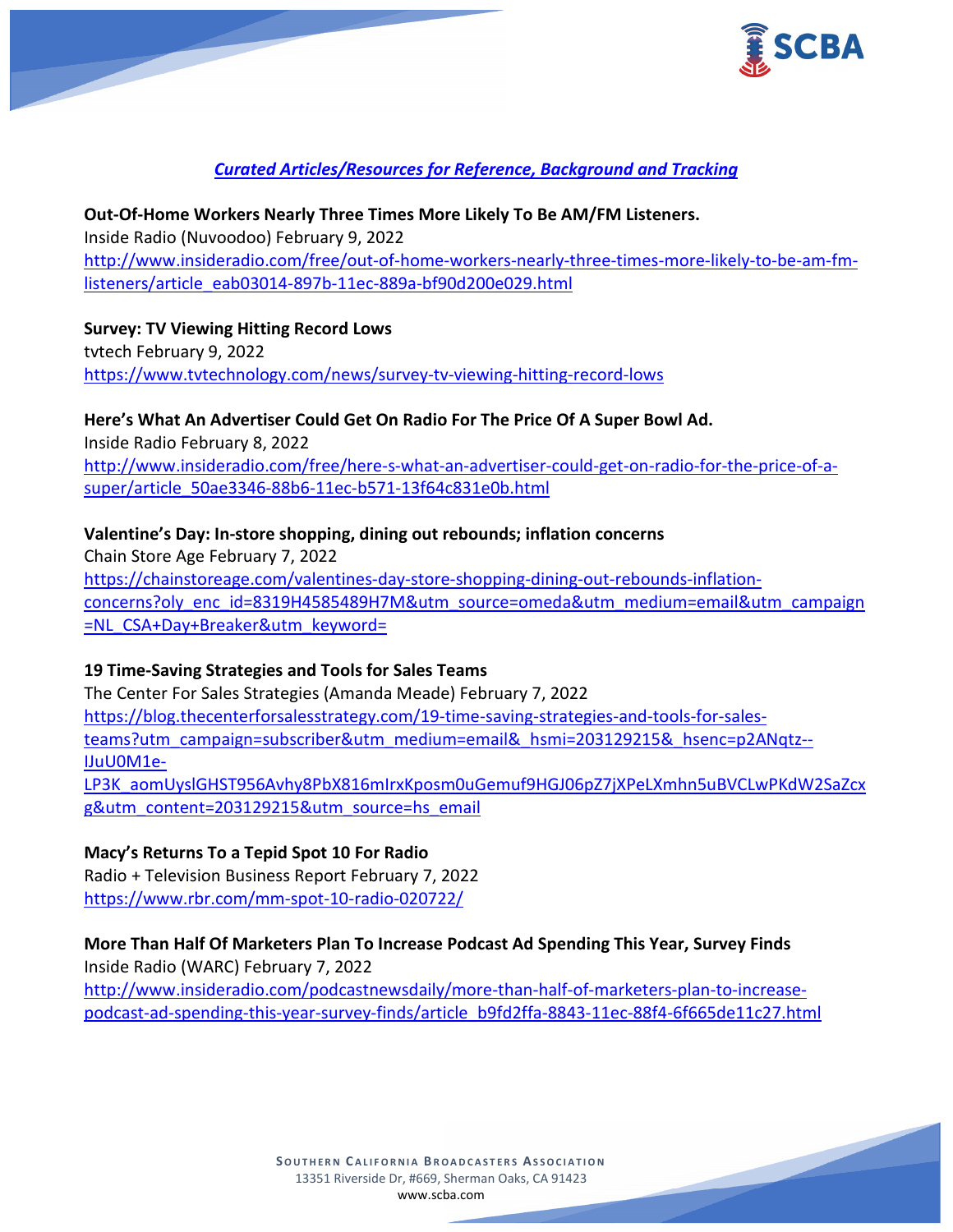

### **Helping Local Business Word Of Mouth**

Radio Ink (Loyd Ford) February 7, 2022 <https://radioink.com/2022/02/07/helping-local-business-word-of-mouth/>

## **Managing Your New Year's Sales Resolutions**

SalesFuel February 5, 2022 <https://salesfuel.com/managing-your-new-years-sales-resolutions/>

### **Build Trust With Prospects From the Very Beginning** SalesFuel February 5, 2022 <https://salesfuel.com/build-trust-with-prospects-from-the-very-beginning/>

**Emotional Selling: How to Do It to Inspire More Sales** SalesFuel february 5, 2022 <https://salesfuel.com/emotional-selling-how-to-do-it-to-inspire-more-sales/>

# **Study: Radio Can Make A Difference Reaching Swing Voters This Election Year.**

Inside Radio (Nielsen) February 4, 2022 [http://www.insideradio.com/free/study-radio-can-make-a-difference-reaching-swing-voters-this](http://www.insideradio.com/free/study-radio-can-make-a-difference-reaching-swing-voters-this-election-year/article_6c55744a-858e-11ec-970a-53dae01b9136.html)[election-year/article\\_6c55744a-858e-11ec-970a-53dae01b9136.html](http://www.insideradio.com/free/study-radio-can-make-a-difference-reaching-swing-voters-this-election-year/article_6c55744a-858e-11ec-970a-53dae01b9136.html)

## **Radio Paired with Social Media and Podcasts Cross-Targets Young Adults.**

Inside Radio (The Media Audit) February 4, 2022 [http://www.insideradio.com/free/radio-paired-with-social-media-and-podcasts-cross-targets-young](http://www.insideradio.com/free/radio-paired-with-social-media-and-podcasts-cross-targets-young-adults/article_8f02a248-858d-11ec-ad89-b7e043ef27ea.html)[adults/article\\_8f02a248-858d-11ec-ad89-b7e043ef27ea.html](http://www.insideradio.com/free/radio-paired-with-social-media-and-podcasts-cross-targets-young-adults/article_8f02a248-858d-11ec-ad89-b7e043ef27ea.html)

### **Analyst Sees No Quick Relief From New-Vehicle Shortages**

WardsAuto February 2, 2022 <https://www.wardsauto.com/dealers/analyst-sees-no-quick-relief-new-vehicle-shortages>

### **Automotive TV Spending Flattens Out, Impressions Wane**

MediaPost January 3, 2022 [https://www.mediapost.com/publications/article/370900/automotive-tv-spending-flattens-out](https://www.mediapost.com/publications/article/370900/automotive-tv-spending-flattens-out-impressions-w.html?utm_source=newsletter&utm_medium=email&utm_content=headline&utm_campaign=125181&hashid=Xbl3-p0DS1exdHSa15Xu_g)[impressions](https://www.mediapost.com/publications/article/370900/automotive-tv-spending-flattens-out-impressions-w.html?utm_source=newsletter&utm_medium=email&utm_content=headline&utm_campaign=125181&hashid=Xbl3-p0DS1exdHSa15Xu_g)[w.html?utm\\_source=newsletter&utm\\_medium=email&utm\\_content=headline&utm\\_campaign=12518](https://www.mediapost.com/publications/article/370900/automotive-tv-spending-flattens-out-impressions-w.html?utm_source=newsletter&utm_medium=email&utm_content=headline&utm_campaign=125181&hashid=Xbl3-p0DS1exdHSa15Xu_g) [1&hashid=Xbl3-p0DS1exdHSa15Xu\\_g](https://www.mediapost.com/publications/article/370900/automotive-tv-spending-flattens-out-impressions-w.html?utm_source=newsletter&utm_medium=email&utm_content=headline&utm_campaign=125181&hashid=Xbl3-p0DS1exdHSa15Xu_g)

## **NPD: Restaurant industry will recover 98% of pre-pandemic orders by yearend**

Chain Store Age January 32, 2022

<https://chainstoreage.com/npd-restaurant-industry-will-recover-98-pre-pandemic-orders-yearend>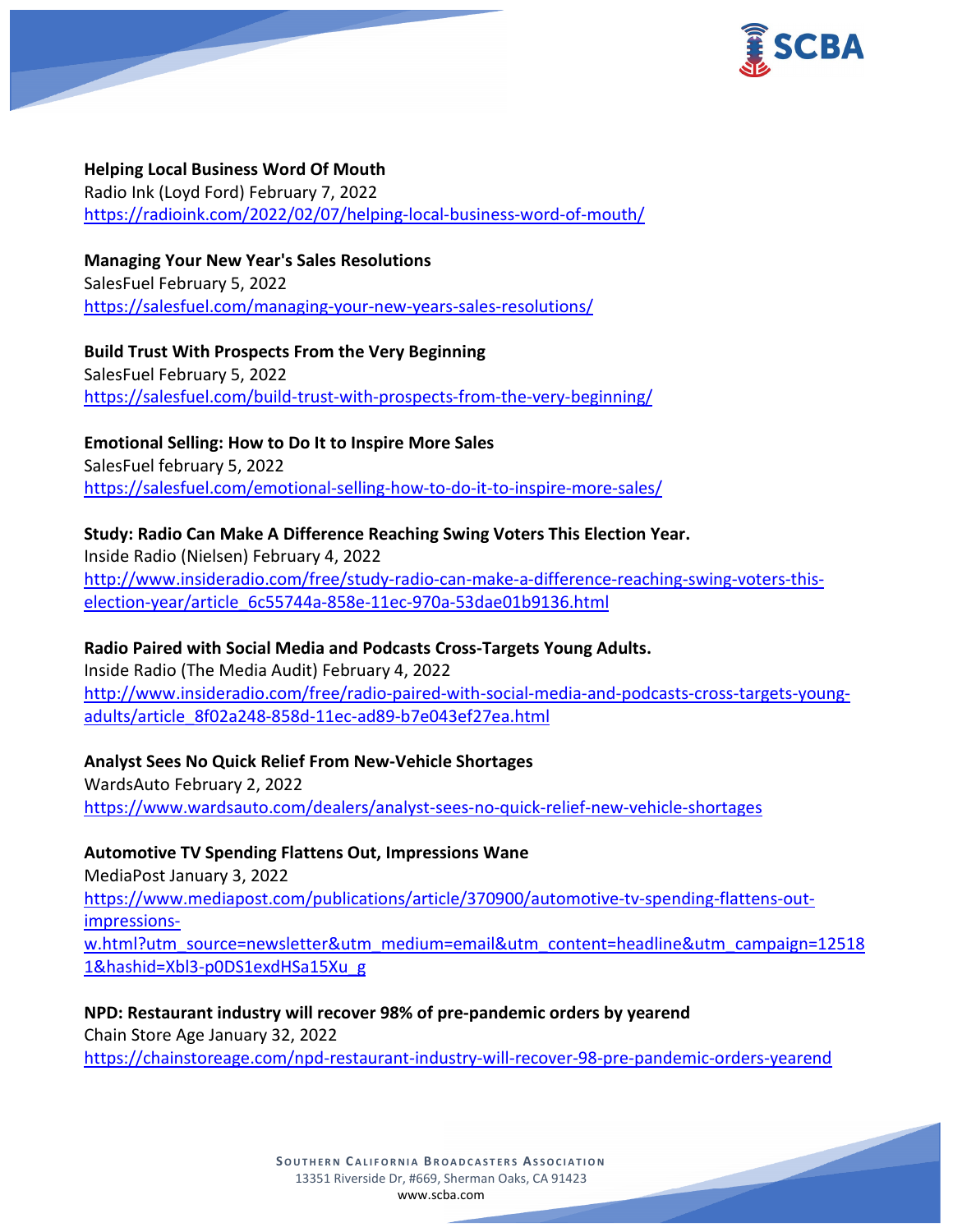



**Predictions 2022: Ad Fraud** ExchangeWire January 25, 2022 <https://www.exchangewire.com/blog/2022/01/25/predictions-2022-ad-fraud/>

**RESOURCES AND ARTICLES OF INTEREST TO MANAGERS FOR PLANNING AND FORECASTING**

*Top Five Selected Articles/Resources*

**Analyst: Radio 'Shakes Off' Omicron With Limited Impact On Ad Trends.** Inside Radio (B. Riley) February 9, 2022 [http://www.insideradio.com/free/analyst-radio-shakes-off-omicron-with-limited-impact-on-ad](http://www.insideradio.com/free/analyst-radio-shakes-off-omicron-with-limited-impact-on-ad-trends/article_07a92d10-897c-11ec-bea6-e749698074d6.html)[trends/article\\_07a92d10-897c-11ec-bea6-e749698074d6.html](http://www.insideradio.com/free/analyst-radio-shakes-off-omicron-with-limited-impact-on-ad-trends/article_07a92d10-897c-11ec-bea6-e749698074d6.html)

**RAB Report Shows Radio's Digital Revenue Up 33% For 2021, Projects 22% Growth For 2022** All Access February 8, 2022 [https://www.allaccess.com/net-news/archive/story/215428/rab-report-shows-radio-s-digital-revenue](https://www.allaccess.com/net-news/archive/story/215428/rab-report-shows-radio-s-digital-revenue-up-33-for)[up-33-for](https://www.allaccess.com/net-news/archive/story/215428/rab-report-shows-radio-s-digital-revenue-up-33-for)

**IAB Warns of Digital Measurement 'Blackout' as Cookies Expire**

Broadcasting + Cable February 8, 2022 <https://www.nexttv.com/news/iab-warns-of-digital-measurement-blackout-as-cookies-expire>

**How media conglomerates are plotting the future of measurement and identity NBCUniversal's moves in advance of the Olympics and the Super Bowl hint at what's to come at the upfronts and beyond.**

Marketing Dive February 8, 2022

[https://www.marketingdive.com/news/how-media-conglomerates-are-plotting-the-future-of](https://www.marketingdive.com/news/how-media-conglomerates-are-plotting-the-future-of-measurement-and-identity/618422/?utm_source=Sailthru&utm_medium=email&utm_campaign=Issue:%202022-02-08%20Marketing%20Dive%20Newsletter%20%5Bissue:39625%5D&utm_term=Marketing%20Dive)[measurement-and-](https://www.marketingdive.com/news/how-media-conglomerates-are-plotting-the-future-of-measurement-and-identity/618422/?utm_source=Sailthru&utm_medium=email&utm_campaign=Issue:%202022-02-08%20Marketing%20Dive%20Newsletter%20%5Bissue:39625%5D&utm_term=Marketing%20Dive)

[identity/618422/?utm\\_source=Sailthru&utm\\_medium=email&utm\\_campaign=Issue:%202022-02-](https://www.marketingdive.com/news/how-media-conglomerates-are-plotting-the-future-of-measurement-and-identity/618422/?utm_source=Sailthru&utm_medium=email&utm_campaign=Issue:%202022-02-08%20Marketing%20Dive%20Newsletter%20%5Bissue:39625%5D&utm_term=Marketing%20Dive) [08%20Marketing%20Dive%20Newsletter%20%5Bissue:39625%5D&utm\\_term=Marketing%20Dive](https://www.marketingdive.com/news/how-media-conglomerates-are-plotting-the-future-of-measurement-and-identity/618422/?utm_source=Sailthru&utm_medium=email&utm_campaign=Issue:%202022-02-08%20Marketing%20Dive%20Newsletter%20%5Bissue:39625%5D&utm_term=Marketing%20Dive)

**Amazon Makes It Easier To Onboard To Its Alexa Radio Skills Kit.** Inside Radio February 4, 2022

[http://www.insideradio.com/free/amazon-makes-it-easier-to-onboard-to-its-alexa-radio-skills](http://www.insideradio.com/free/amazon-makes-it-easier-to-onboard-to-its-alexa-radio-skills-kit/article_4304988c-858e-11ec-9072-2fda66de013a.html)[kit/article\\_4304988c-858e-11ec-9072-2fda66de013a.html](http://www.insideradio.com/free/amazon-makes-it-easier-to-onboard-to-its-alexa-radio-skills-kit/article_4304988c-858e-11ec-9072-2fda66de013a.html)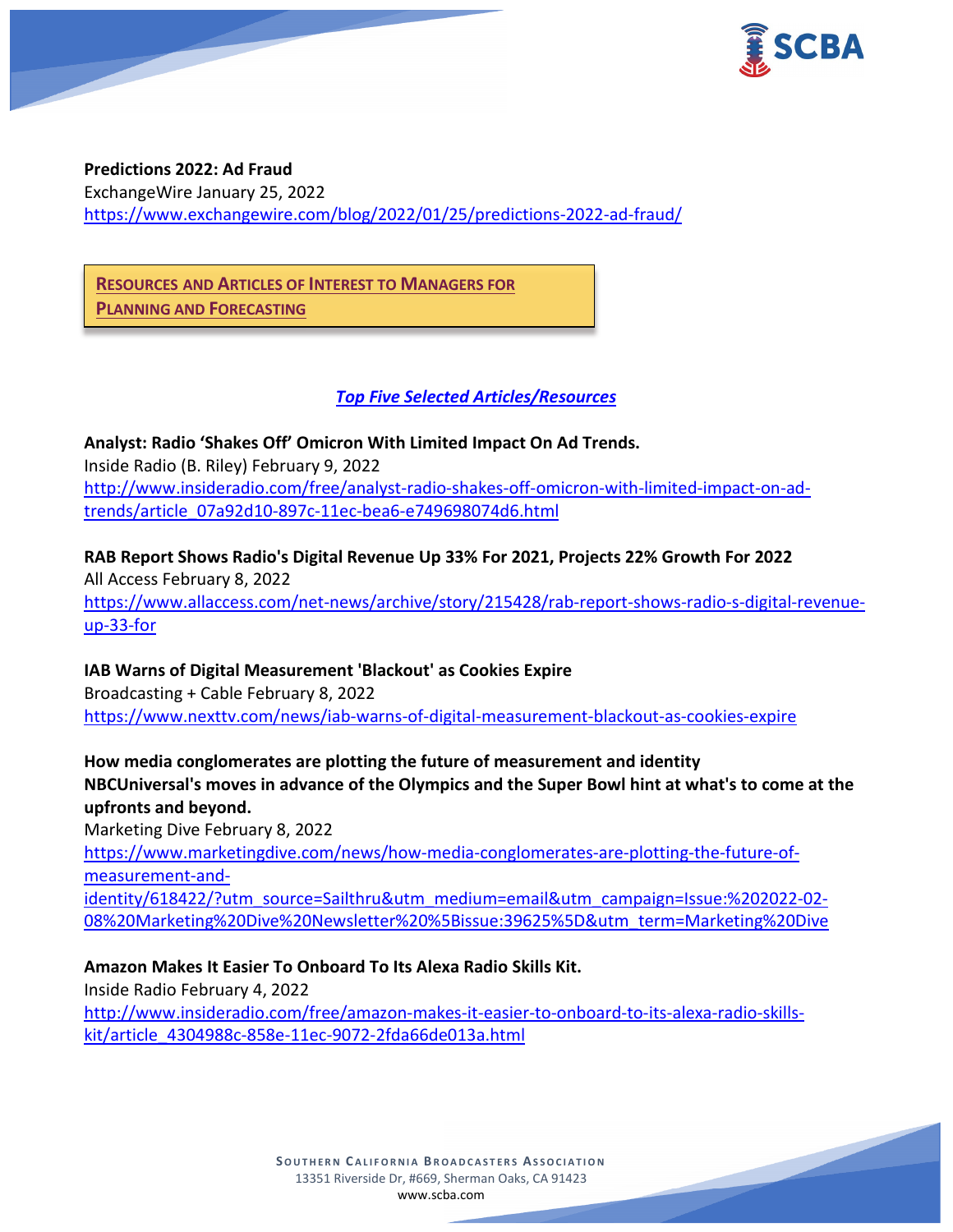

# *Curated Articles/Resources for Reference, Background and Tracking*

**Podcast Ad Frequency Hit New Record In Q4. How Much Is Too Much?** Inside Radio (Podsights Benchmark Reports) February 9, 2022 [http://www.insideradio.com/podcastnewsdaily/podcast-ad-frequency-hit-new-record-in-q4-how](http://www.insideradio.com/podcastnewsdaily/podcast-ad-frequency-hit-new-record-in-q4-how-much-is-too-much/article_76256088-89d1-11ec-aaa2-47d87889b5b7.html)[much-is-too-much/article\\_76256088-89d1-11ec-aaa2-47d87889b5b7.html](http://www.insideradio.com/podcastnewsdaily/podcast-ad-frequency-hit-new-record-in-q4-how-much-is-too-much/article_76256088-89d1-11ec-aaa2-47d87889b5b7.html)

### **Why Radio Doesn't Care About Gen Z (But Why It Should)**

Jacobs Media Strategies (Fred Jacobs) February 8, 2022 <https://jacobsmedia.com/why-radio-doesnt-care-about-gen-z-and-why-it-should/>

**Radio Music License Committee, Global Music Rights Sign Agreement** All Access February 7, 2022 [https://www.allaccess.com/net-news/archive/story/215333/radio-music-license-committee-global](https://www.allaccess.com/net-news/archive/story/215333/radio-music-license-committee-global-music-rights-)[music-rights-](https://www.allaccess.com/net-news/archive/story/215333/radio-music-license-committee-global-music-rights-)

### **New IAB Task Force Focus On Creating New Digital Ad Standards In Privacy-Focused World.**

Inside Radio February 7, 2022 [http://www.insideradio.com/podcastnewsdaily/new-iab-task-force-focus-on-creating-new-digital-ad](http://www.insideradio.com/podcastnewsdaily/new-iab-task-force-focus-on-creating-new-digital-ad-standards-in-privacy-focused-world/article_e59880fc-8842-11ec-ba71-93e87d68d99b.html)[standards-in-privacy-focused-world/article\\_e59880fc-8842-11ec-ba71-93e87d68d99b.html](http://www.insideradio.com/podcastnewsdaily/new-iab-task-force-focus-on-creating-new-digital-ad-standards-in-privacy-focused-world/article_e59880fc-8842-11ec-ba71-93e87d68d99b.html)

### **The Future Of Audio Advertising – From The Agency Perspective.**

**Inside** Inside Radio February 7, 2022 [http://www.insideradio.com/free/the-future-of-audio-advertising-from-the-agency](http://www.insideradio.com/free/the-future-of-audio-advertising-from-the-agency-perspective/article_f97a6dc2-87ef-11ec-98db-ff4bffa1564e.html)[perspective/article\\_f97a6dc2-87ef-11ec-98db-ff4bffa1564e.html](http://www.insideradio.com/free/the-future-of-audio-advertising-from-the-agency-perspective/article_f97a6dc2-87ef-11ec-98db-ff4bffa1564e.html)

### **NIELSEN AND P&G LOOK TO HELP MINORITY-OWNED MEDIA BEAT DATA HURDLES THAT BLOCK AD SPENDING**

Ad Age February 7, 2022 [https://adage.com/article/media/nielsen-joins-pg-help-minority-owned-media-beat-data-hurdles](https://adage.com/article/media/nielsen-joins-pg-help-minority-owned-media-beat-data-hurdles-block-ad-spending/2397716?utm_source=ad-age-news-alerts&utm_medium=email&utm_campaign=20220207&utm_content=hero-headline)[block-ad-spending/2397716?utm\\_source=ad-age-news](https://adage.com/article/media/nielsen-joins-pg-help-minority-owned-media-beat-data-hurdles-block-ad-spending/2397716?utm_source=ad-age-news-alerts&utm_medium=email&utm_campaign=20220207&utm_content=hero-headline)[alerts&utm\\_medium=email&utm\\_campaign=20220207&utm\\_content=hero-headline](https://adage.com/article/media/nielsen-joins-pg-help-minority-owned-media-beat-data-hurdles-block-ad-spending/2397716?utm_source=ad-age-news-alerts&utm_medium=email&utm_campaign=20220207&utm_content=hero-headline)

## **Downloads Topped 400 Million Last Month As iHeart Holds No. 1 In Podtrac's Monthly Rankings.**

Inside Radio February 4, 2022

[http://www.insideradio.com/podcastnewsdaily/downloads-topped-400-million-last-month-as-iheart](http://www.insideradio.com/podcastnewsdaily/downloads-topped-400-million-last-month-as-iheart-holds-no-1-in-podtrac-s-monthly/article_13a883e4-85e0-11ec-980c-cb33408fd0f5.html)[holds-no-1-in-podtrac-s-monthly/article\\_13a883e4-85e0-11ec-980c-cb33408fd0f5.html](http://www.insideradio.com/podcastnewsdaily/downloads-topped-400-million-last-month-as-iheart-holds-no-1-in-podtrac-s-monthly/article_13a883e4-85e0-11ec-980c-cb33408fd0f5.html)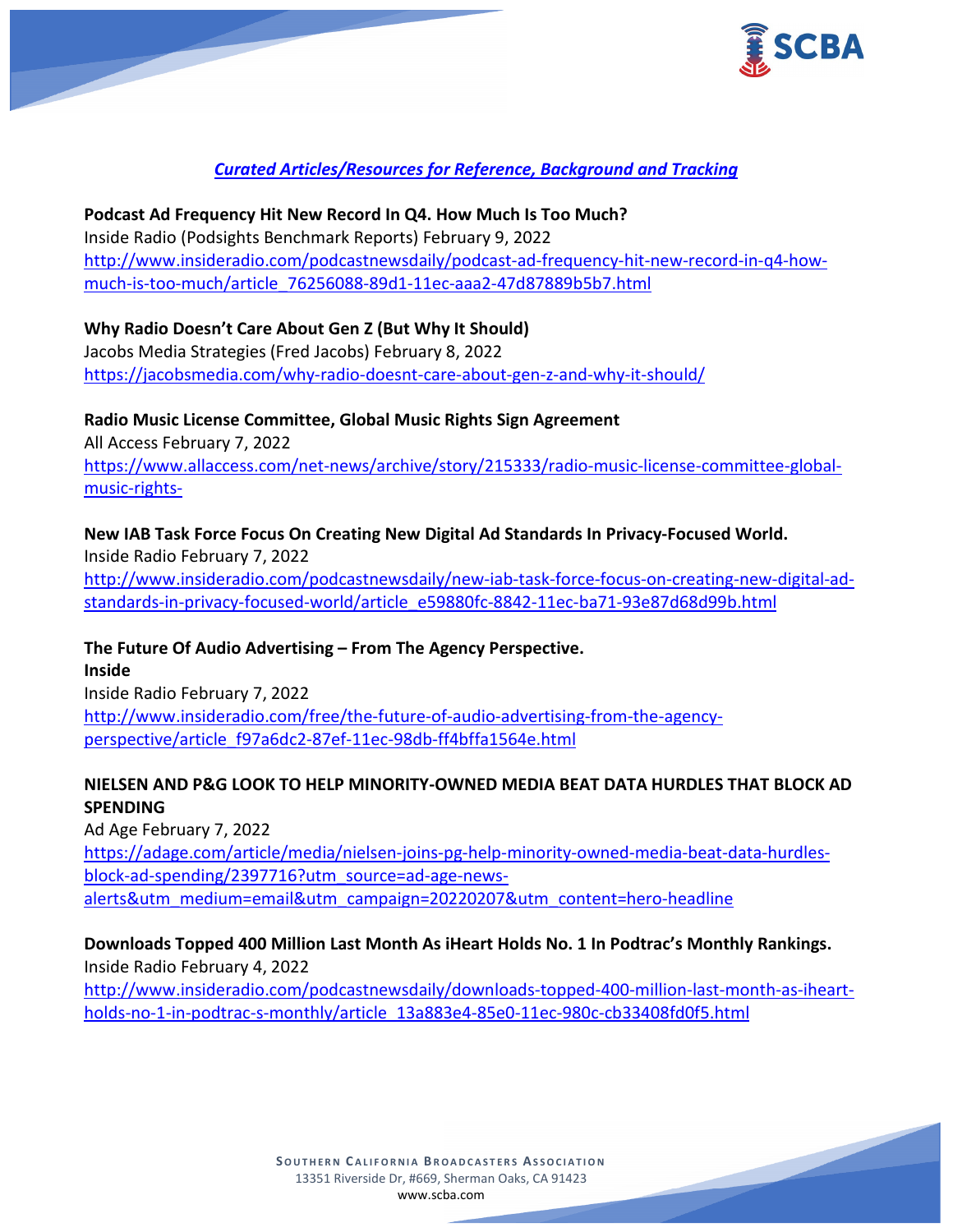

#### **What Does A Transactional Digital Landscape Look Like?**

MediaPost February 2, 2022 [https://www.mediapost.com/publications/article/370843/what-does-a-transactional-digital](https://www.mediapost.com/publications/article/370843/what-does-a-transactional-digital-landscape-look-l.html?utm_source=newsletter&utm_medium=email&utm_content=headline&utm_campaign=125182&hashid=13ziehw8S-6SGyiO6J0RFg)[landscape-look](https://www.mediapost.com/publications/article/370843/what-does-a-transactional-digital-landscape-look-l.html?utm_source=newsletter&utm_medium=email&utm_content=headline&utm_campaign=125182&hashid=13ziehw8S-6SGyiO6J0RFg)[l.html?utm\\_source=newsletter&utm\\_medium=email&utm\\_content=headline&utm\\_campaign=125182](https://www.mediapost.com/publications/article/370843/what-does-a-transactional-digital-landscape-look-l.html?utm_source=newsletter&utm_medium=email&utm_content=headline&utm_campaign=125182&hashid=13ziehw8S-6SGyiO6J0RFg) [&hashid=13ziehw8S-6SGyiO6J0RFg](https://www.mediapost.com/publications/article/370843/what-does-a-transactional-digital-landscape-look-l.html?utm_source=newsletter&utm_medium=email&utm_content=headline&utm_campaign=125182&hashid=13ziehw8S-6SGyiO6J0RFg)

**PODCASTERS ARE LETTING SOFTWARE PICK THEIR ADS — IT'S ALREADY GOING AWRY** The Verge January 4, 2022

<https://www.theverge.com/2022/1/4/22865034/podcast-programmatic-spotify-ad-network>

**Broadcasters Tell Congress: We Want To Negotiate 'Holistic' Royalties Deal.** Inside Radio February 3, 2022 [http://www.insideradio.com/free/broadcasters-tell-congress-we-want-to-negotiate-holistic-royalties](http://www.insideradio.com/free/broadcasters-tell-congress-we-want-to-negotiate-holistic-royalties-deal/article_e606bc94-84cc-11ec-b7c3-0fe1bcb7782e.html)[deal/article\\_e606bc94-84cc-11ec-b7c3-0fe1bcb7782e.html](http://www.insideradio.com/free/broadcasters-tell-congress-we-want-to-negotiate-holistic-royalties-deal/article_e606bc94-84cc-11ec-b7c3-0fe1bcb7782e.html)

**Here are the audience trends for our PPM markets for January Week 3 (January 20-26, 2022). A very positive trend to see all metrics up incrementally as we move out of the Holiday media consumption mode.**

### **Los Angeles (Metro 12+ Population 11,469,700)**

**AQH:**

July Monthly - 644,400 Aug Monthly - 647,100 Sept Monthly - 641,500 Oct Monthly - 660,800 Nov Monthly - 678,200 Dec Monthly - 662,200 Hol Monthly - 613,500

Jan Week 1 - 562,400 Jan Week 2 - 552,200 Jan Week 3 - 600,700

### **Cume:**

July Monthly - 10,244,800 Aug Monthly - 10,304,000 Sept Monthly - 10,021,300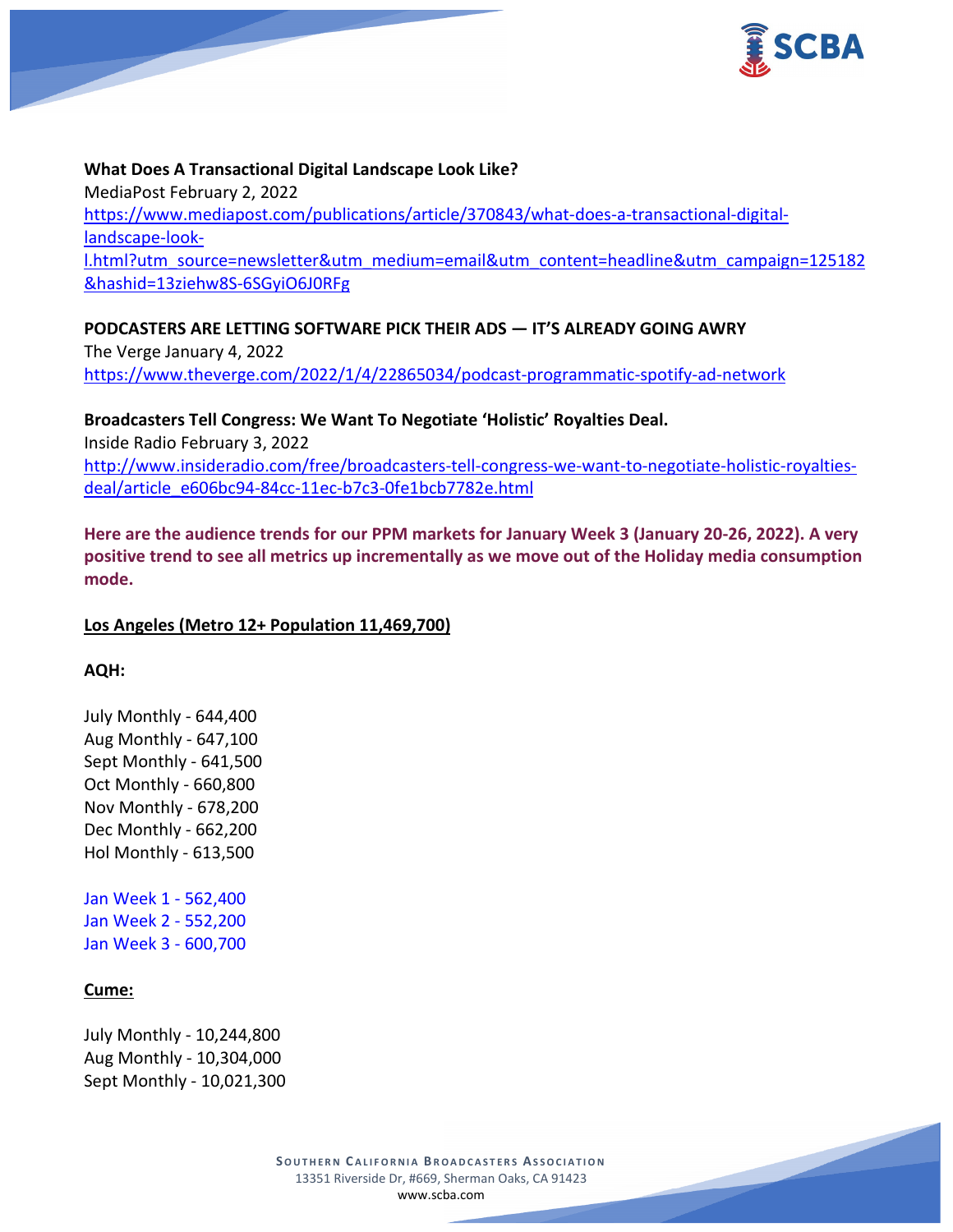

Oct Monthly - 10,156,100 Nov Monthly - 10,281,100 Dec Monthly - 10,414,000 Hol Monthly - 10,147,400

Jan Week 1 - 9,697,700 Jan Week 2 - 9,835,600 Jan Week 3 - 10,047,000

#### **Riverside/San Bernardino (Metro 12+ Population 2,145,300)**

#### **AQH:**

July Monthly - 104,500 Aug Monthly - 108,900 Sept Monthly - 114,600 Oct Monthly - 116,900 Nov Monthly - 119,700 Dec Monthly - 114,800 Hol Monthly - 95,700

Jan Week 1 - 96,100 Jan Week 2 - 93,000 Jan Week 3 - 100,900

#### **Cume:**

July Monthly - 1,929,800 Aug Monthly - 1,881,700 Sept Monthly - 1,897,900 Oct Monthly - 1,928,200 Nov Monthly - 1,936,300 Dec Monthly - 1,904,700 Hol Monthly - 1,810,400

Jan Week 1 - 1,792,200 Jan Week 2 - 1,800,500 Jan Week 3 - 1,801,400